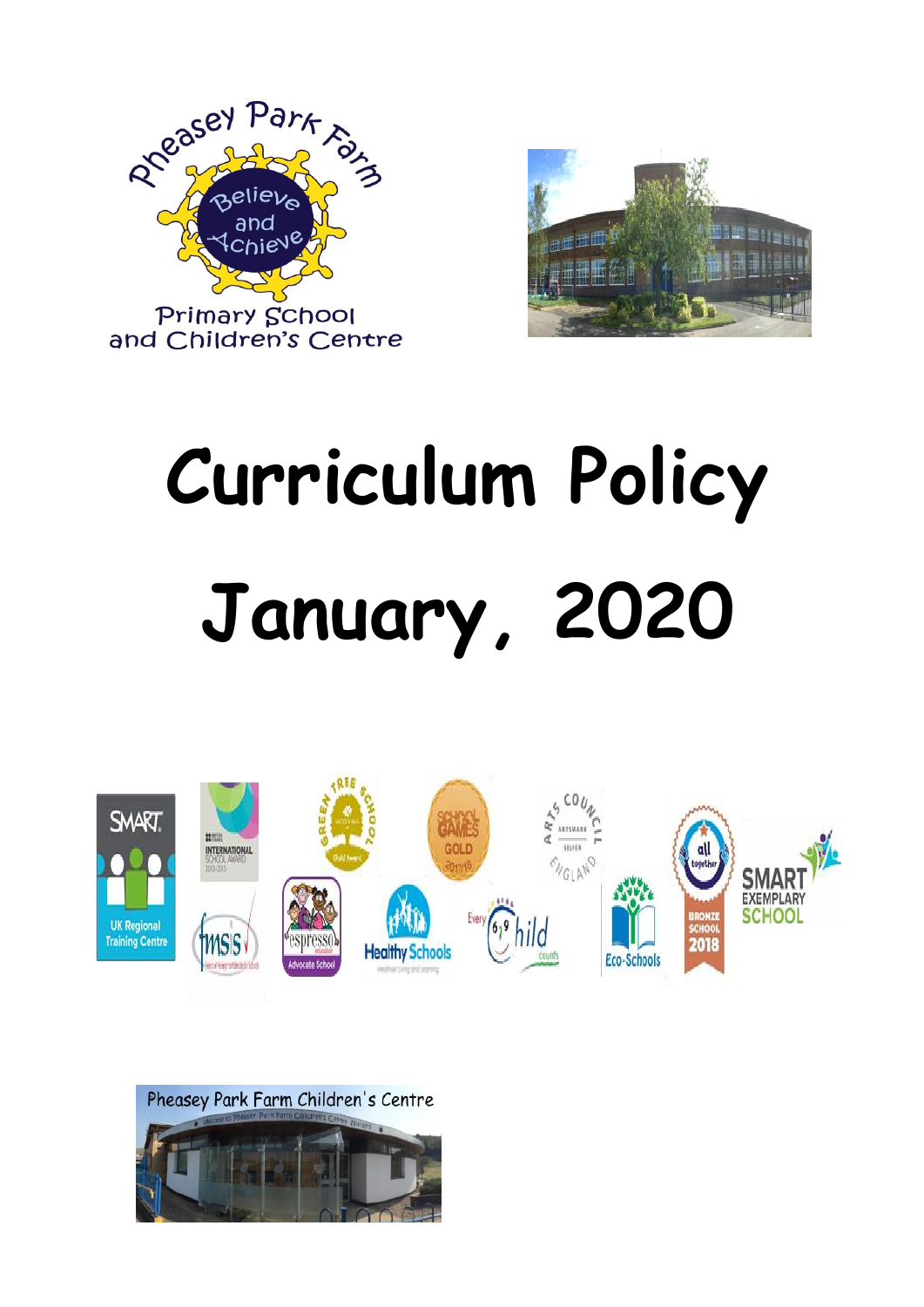# **PHEASEY PARK FARM PRIMARY SCHOOL**

# **CURRICULUM POLICY**

#### **Basic Principles:**

- 1. Learning is a change to long term memory
- 2. We aim for our pupils to experience a wide breadth of study and have, by the end of each key stage, long-term memory of an ambitious body of procedural and semantic knowledge.

## **Curriculum Design and Breadth**

When planning our curriculum we consider our principles, local issues, cultural capital, subject topics and high expectations for all our pupils. We ensure that we provide a progression model by:

- recognising children's prior learning
- providing high quality and progressive learning experiences
- allowing the children to develop interpersonal skills
- building resilience, creativity, problem solving and critical thinking skills
- developing an awareness of health and safety
- promoting tolerance and diversity including Cultural Capital and British Values

#### Our **Curriculum Drivers** are:

**Opportunities** – For pupils to be aware of all opportunities available to them and to have high aspirations for their future

**Resilience –** For pupils to have the courage to bounce back from any setbacks or challenges and maintain a positive outlook on life

**Diversity** – For pupils to appreciate and understand that each individual is unique and to recognise and celebrate our individual differences.

Our **Intent, Implementation and Impact** is based on locally identified issues and the thread of independence runs through all that we do.

We keep abreast of our children's needs and local issues. As a result our curriculum is carefully planned to promote confidence and resilience in our children as well as broadening horizons and promoting safety and well being. Many of our pupils have much access to technology out of school and so e safety and physical activity form a significant part of our curriculum planning.

We use Education Technology as a key tool in providing high quality and appropriate learning experiences for our children.

Every child is recognised as a unique individual. We know our pupils will live and work in a multi cultural world. We celebrate and welcome differences within our school community and globally. The ability to learn is underpinned by the teaching of basic skills, knowledge,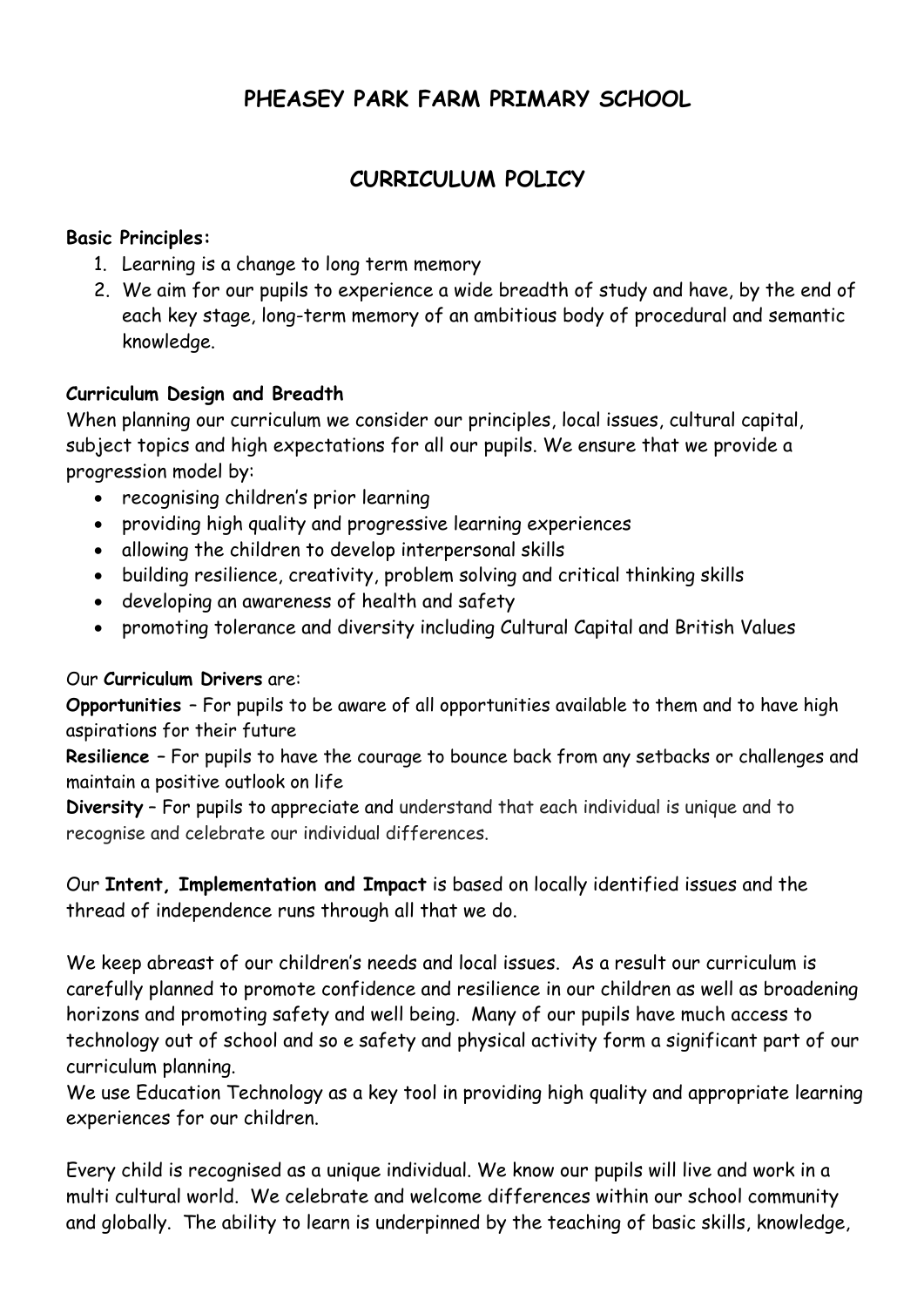concepts and values. We constantly provide enhancement opportunities to engage learning and believe that childhood should be a happy, investigative and enquiring time where there are no limits to curiosity and there is a thirst for new experiences and knowledge through high quality learning experiences. We have found our pupils historically to be passive learners and so we have enhanced their confidence through the promotion of collaboration and collaborative learning. In so doing we aim to build confidence and resilience. We are aware of the extent of pupils' access to technology. We use Education Technology to promote positive attitudes to learning which reflect the values and skills needed to promote responsibility for learning and future success. We teach e safety awareness and encourage safe and appropriate use of technology.

Community involvement is an essential part of our curriculum as we prepare our children for life in a multi cultural society through celebrating local traditions and festivals and teaching new skills to enable the children to take an active role in community events throughout the year.

Children leave our setting with the confidence and skills to make decisions, self-evaluate, make connections and become lifelong learners.

Cultural Capital gives our pupils the vital background knowledge required to be informed and thoughtful members of our community who understand and respect British Values.

#### **Our Specific Aims are:**

# **To value each individual, enhance self-esteem through social and emotional development.**

- To develop an awareness of self and growth in self-confidence and self esteem
- To develop self-discipline and have an understanding of acceptable behaviour and politeness
- To develop co-operation, group responsibility and a sensitivity towards others

# **To develop the natural curiosity children exhibit about themselves and their world, and use this to foster positive attitudes to learning.**

- To develop an enquiring mind, independent thought and creative thinking
- To train pupils to plan and organise work and persevere until a task is complete
- To assist children to identify problems, investigate them and find solutions
- To teach children how to acquire information from various sources and record this in a variety of ways
- To encourage the ability to communicate ideas and information, to express views, make reasoned

judgements and choices

 To prepare and equip children with the necessary knowledge, skills, values and attitudes to become

responsible adults and citizens of the future.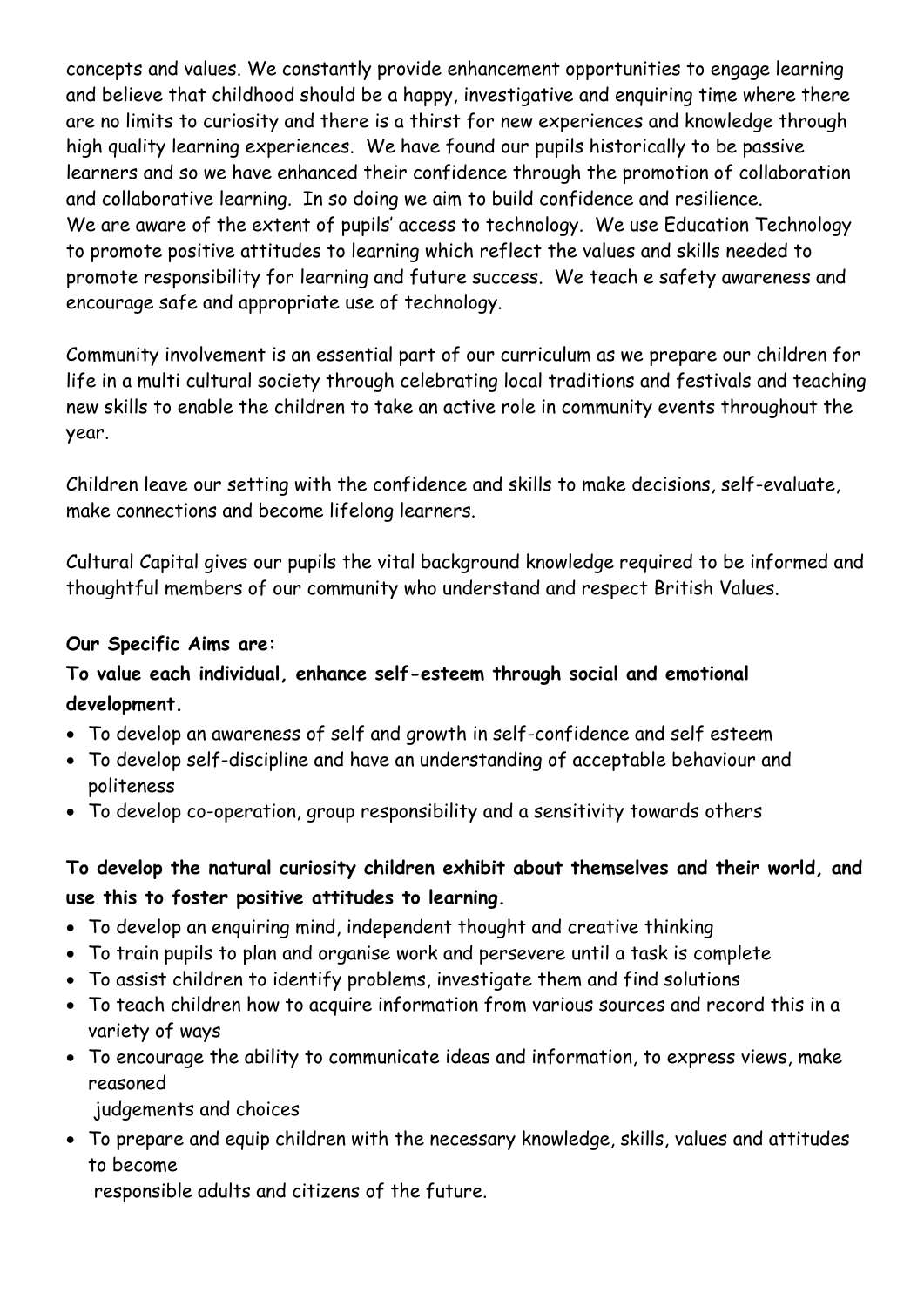# **To develop each individual to his/her potential through offering a wide range of high quality experiences.**

- To provide differentiated learning opportunities to meet individual needs
- To ensure equal opportunity for all, irrespective of gender, race, religion or disability
- To extend individual talents and encourage a healthy spirit of competition

# **To develop spiritual, moral and cultural awareness.**

- To develop a set of beliefs and values and understanding of right and wrong
- To develop an understanding of and respect for the religious beliefs of others
- To offer experiences which inspire awe and wonder for children and opportunities for reflection

# **To develop children's imagination and creativity by offering a wide range of experiences.**

- To develop the skills and understanding to access, appreciate and enjoy the arts
- To develop the ability to experience emotion and express feelings through the creative arts
- To encourage creative and adventurous physical activities

# **To promote a health conscious, safe and stimulating learning environment.**

- To promote the importance of healthy lifestyle and healthy eating, hygiene and safety
- To involve children in regular exercise and extend their physical capabilities
- To ensure that the learning environment is well resourced, well ordered, safe, secure and attractive

# **To develop positive relationships between home, school and the community.**

- To involve parents in their child's learning and in school life
- To develop links with other agencies and organisations in the community

# **To provide a broad, balanced, relevant curriculum for all children.**

- To provide a wide variety of relevant, learning opportunities which cater for a variety of learning styles
- To develop policies and schemes of work for all areas of the curriculum to ensure continuity & progression
- To provide a balance of academic, creative and physical education and a balance of individual and group activities

To develop specialist teaching where it will support our curriculum

#### **Organisation of Subjects**

At Pheasey Park Farm Primary School we aim to provide the children with a curriculum which is broad, well balanced and above all stimulates the children to learn. We promote the spiritual, moral, cultural, mental and physical development of pupils and seek to prepare them for opportunities, responsibilities and experiences of later life. Through a positive and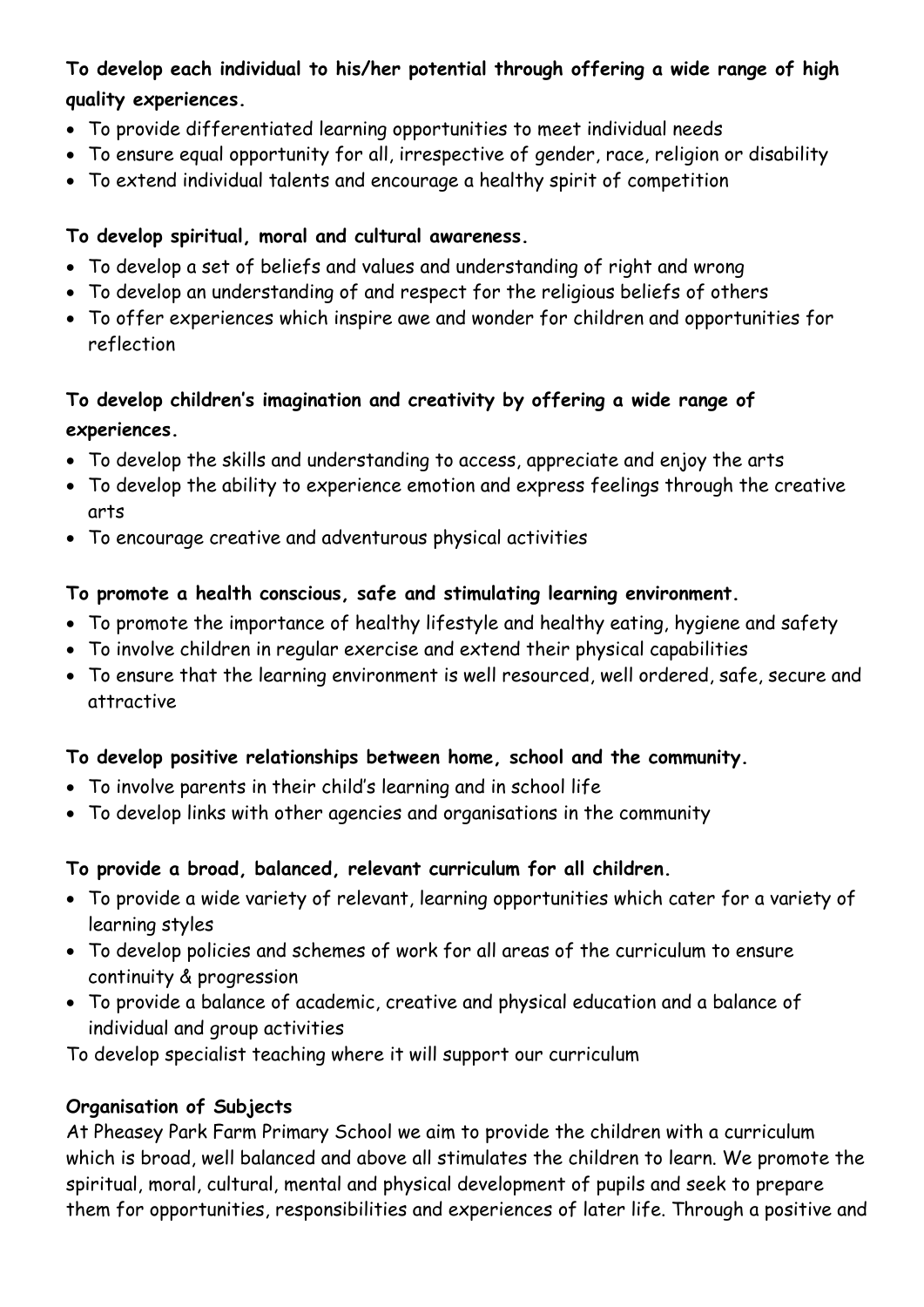caring environment we provide the opportunity for every child to reach their full potential in all areas of the curriculum.

We deliver the programmes of study that meet the requirements of the EYFS and National Curriculum 2014.

The subjects taught are English, Mathematics, Science, Art and Design, Computing, Design and Technology, Languages, Geography, History, Music and Physical Education and PSHE. The teaching of Religious Education is statutory in all schools and we follow the Walsall Syllabus.

English and Maths teaching are a fundamental part of each day and children may be organised into "sets" for each of these subjects in order to better accommodate the varying needs of children. Teachers seek to make as many cross curricular links as possible so that skills taught in these subjects can be applied in a range of contexts.

## **English**

The English curriculum is delivered using the National Curriculum 2014. This ensures continuity and progression.

#### Speaking and Listening

The four strands of Speaking and Listening: speaking, listening, group discussion and interaction, and drama permeate the whole curriculum. Interactive teaching strategies are used to engage all pupils in order to raise reading and writing standards. Children are encouraged to develop effective communication skills in readiness for later life.

#### Reading

The opportunities, organisation and provision for the teaching of reading:

- Shared reading
- Independent reading
- Reading to an adult
- Guided reading which we call Book Talk
- Home Reading

It is important that the children enjoy reading and have the opportunity to experience a range of texts and books from a variety of authors.

A range of intervention programmes are used to ensure that all children's needs are catered for including Phonics lessons.

#### Resources

A book banded reading scheme operates across the school which comprises of a range of different schemes.

#### Link to parents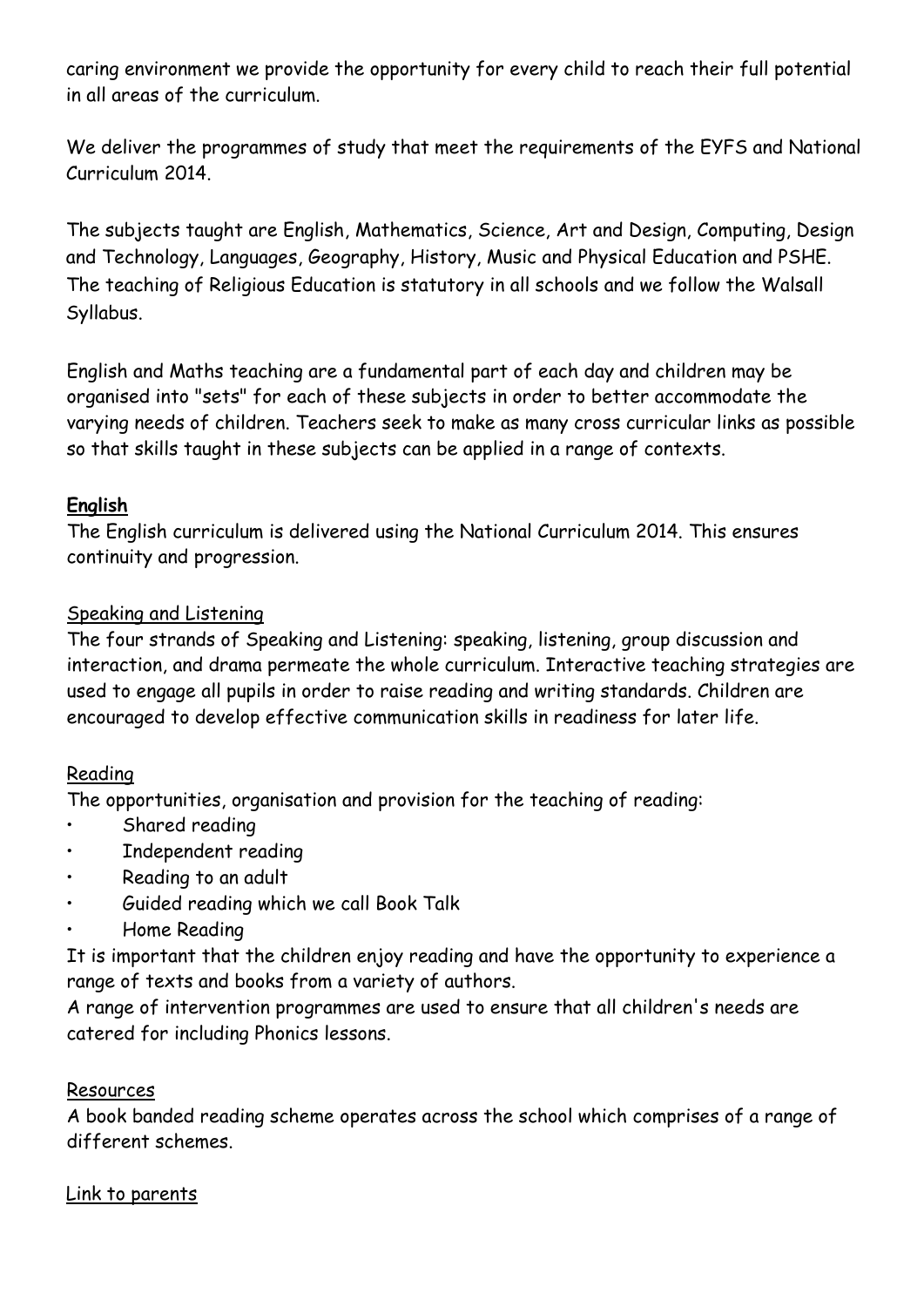Each child has a new reading diary every year. Within the diary there is a reading record which logs books they have read and comments about their reading. Parents and teaching staff write in this book. Children are encouraged to read at home on a daily basis.

# Writing

Each week includes opportunities for independent writing within English lessons. There are also frequent opportunities for independent writing throughout other curriculum areas. During each Assessment Week the children do an extended piece of writing which is then used for assessment purposes.

Within English lessons there is also a focus on structure, grammar, punctuation, vocabulary and style.

## Handwriting

The school has adopted the Nelson scheme for handwriting in KS2 and Twinkl Cursive in KS1. The children have opportunities to practice their handwriting on a daily basis. When the children have a consistent, fluent and joined handwriting style they are required to write in pen.

# Spelling

Children learn spellings using the spelling patterns from curriculum 2014. They are tested once a week. The children work on their spellings using a look, cover, write, check principle and are also required to use the spelling words in the context of a sentence. Spelling Journals are used daily.

# Marking and Assessment

Work is marked and assessed in line with school policy. Targets are also provided for children to work on within their English work.

# **Maths**

The Maths curriculum is delivered using National Curriculum 2014. Maths is taught in five strands: Data Handling, Shape Space and Measure, Number, Calculation and Using and Applying.

We provide a daily maths lesson that seeks to reinforce learning and allow children to take on new skills and apply these in a range of contexts. Children are grouped according to ability which allows teachers to target different needs. The daily maths lesson is structured to include mental skills, teaching points, independent learning and reflection time. Children work individually, in pairs and as a group to solve calculations and problems.

Children are continually assessed through daily evaluations, key objectives on a weekly basis and termly teacher assessments. These assessments inform planning and intervention groups. Children are encouraged to assess their own work and recognise when targets have been achieved.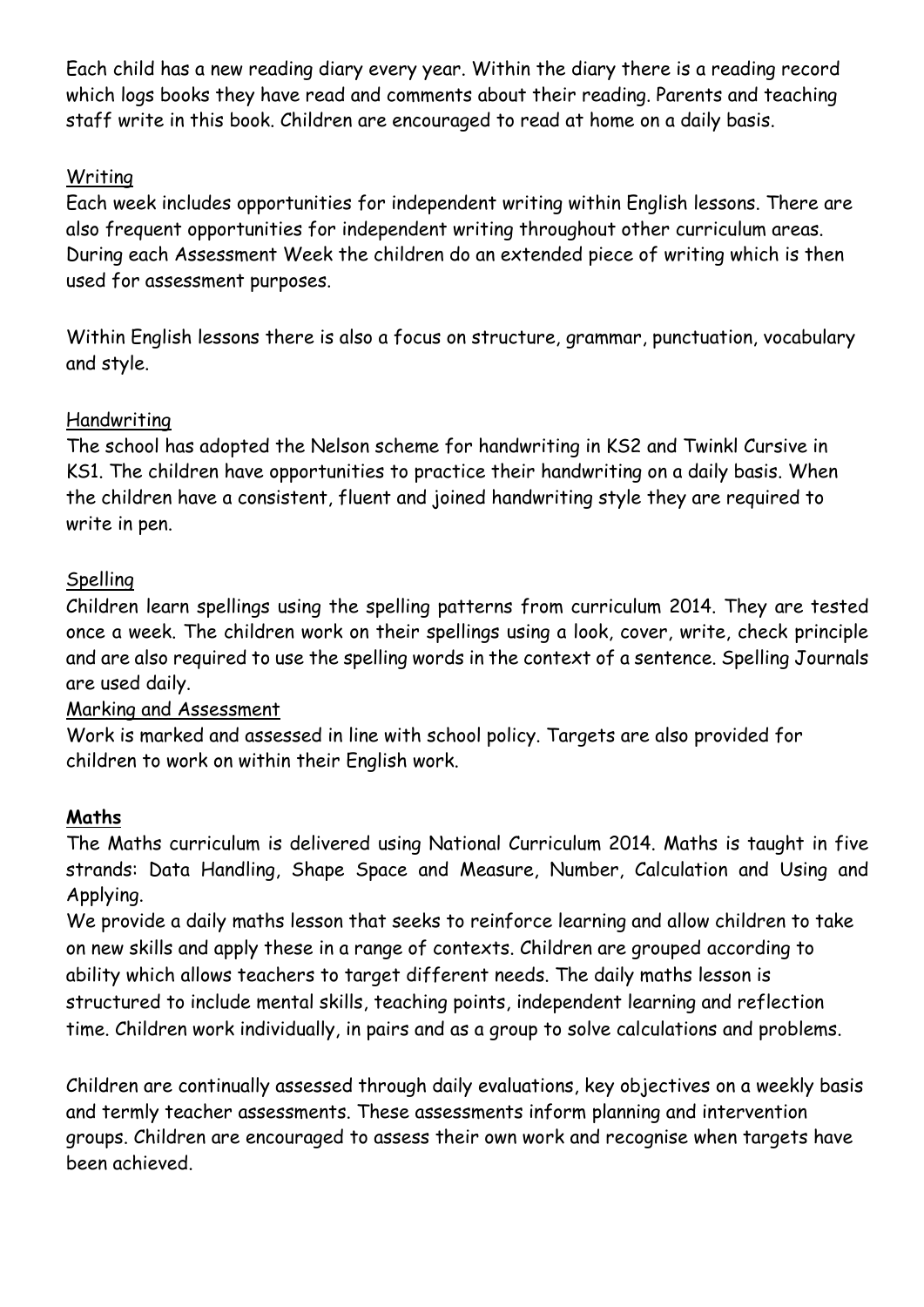A yearly overview, ensuring continuity and progression informs the half termly medium plans which lead into the weekly plan. These plans are annotated when necessary after assessments to ensure children's learning is moving forward.

## **Science**

We aim to make children "good scientists"-to do this children need to be taught enquiry skills and the importance of them. We strive to keep children fully involved in the learning process and not be afraid to ask Why? What if...? How does....? We want every child to demonstrate their scientific

thinking and ability in a variety of ways, discovering for themselves and solving problems linked to every day life.

At Key Stage 2 pupils learn about the wider range of living things, materials and physical phenomena and make links between ideas and explain simple theories. Children are encouraged to create their own questions to investigate and debate the effects scientific changes have on everyday lives. Children are encouraged to talk about their work and carry out different types of investigations together. Activities develop the skills of enquiry, observation, locating sources of information, selecting appropriate equipment and using it safely, measuring and checking results and communicating findings. We use a variety of learning and teaching styles in science lessons all based on the enquiry cycle. Sometimes we do this through whole class teaching while at other times we engage the children in enquiry based research and family projects. We encourage the children to ask as well as answer scientific questions whilst understanding what makes a good question to investigate.

Children have the opportunity to use a variety of data such as statistics, graphs, pictures and photographs. ICT is used where it enhances learning.

#### **History**

We teach History through a Topic based curriculum. We organise a number of visits to sites of interest and have a wide range of historical artefacts that we use with the children as well as organised workshop visits to school including Timezones and Timepieces.

Pupils will develop a chronologically secure knowledge and understanding of British, local and world history. We study Ancient Egypt, the Greeks, the Roman Empire, Stone Age to Iron Age, the Anglo-Saxons, the Vikings, the rise of youth culture and a local study of Walsall.

#### **Geography**

Geography develops children's knowledge of people and places and pupils extend their knowledge and understanding from beyond the local area to include the United Kingdom, Europe and South America. Children also learn about water, volcanoes and earthquakes. Children will develop their location skills and use maps to locate countries; concentrating on their environmental regions, key physical and human characteristics and major cities.

#### **Religious Education**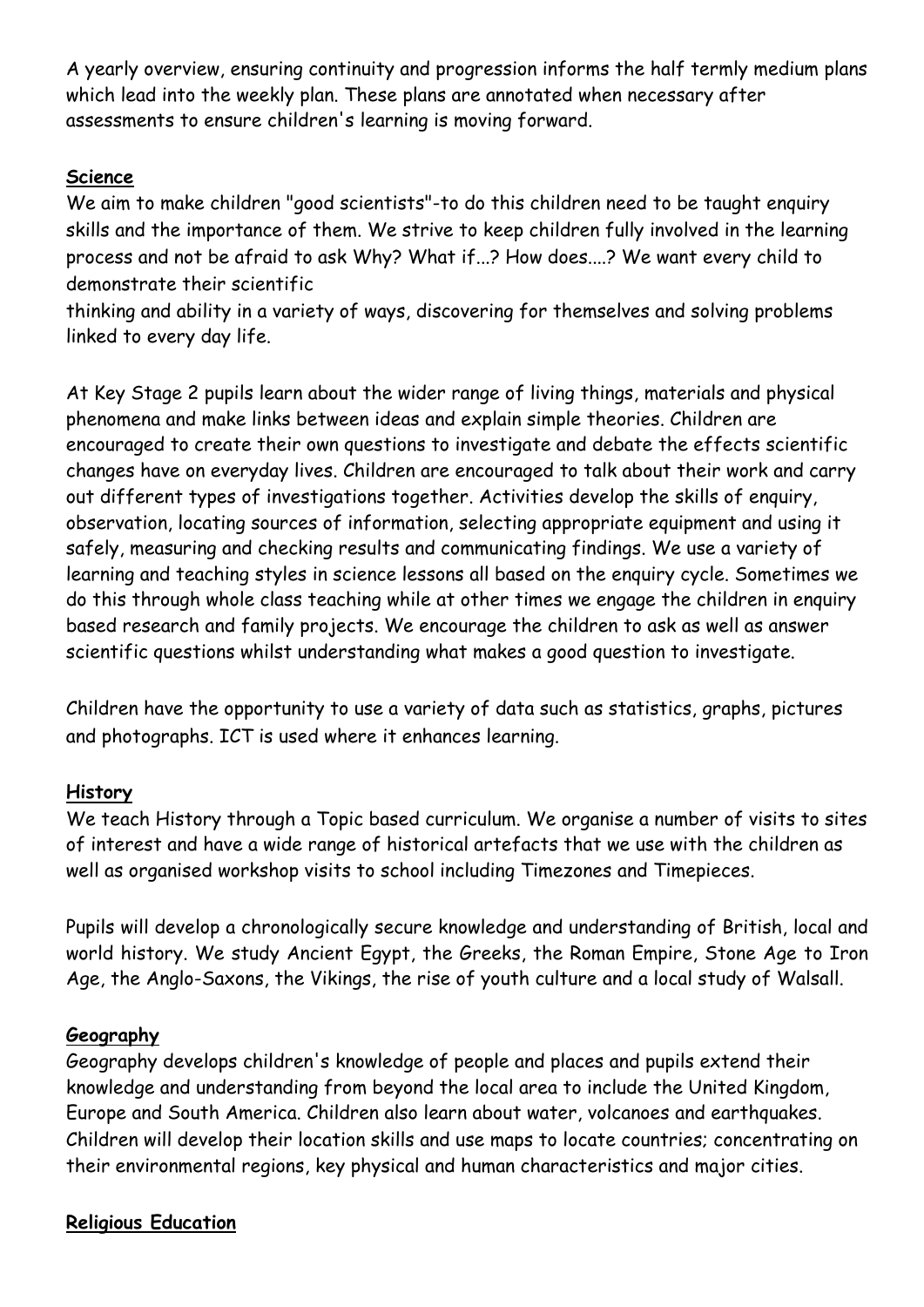Religious education is a curriculum entitlement for all children and we follow the Walsall Agreed Syllabus.

Our main aims are twofold. Firstly to enable our pupils to

learn *about* religions thus developing an understanding and respect for the

beliefs, values and practices of other people. Secondly to

learn *from* religions, reflecting on and responding to the values, beliefs and practices of others.

Our pupils are taught the knowledge, understanding and skills of the curriculum through the following religions: Christianity, Islam, Sikhism and Hinduism. We use an enquiry based approach to develop children's critical thinking skills and enhance their knowledge and understanding of, and empathy with, people and their beliefs, religious or otherwise.

# **Art and Design**

The "Arts" are a very important part of the curriculum. We believe that art and design stimulates creativity and imagination. Through art activities our pupils learn to make informed judgements and aesthetic and practical decisions.

Children have the opportunity to use a wide range of materials, tools and techniques for both 2D and 3D work. They are given opportunities to explore their ideas using sketchbooks and are able to work independently and collaboratively on different scales.

The key skills explored are colour, form, texture, patter, line and space. We allow children to further their knowledge, skills and understanding through a range of planned activities based around a theme. Our curriculum allows children to study a wide variety of art and artists from around the world both from the past and the present. We take pride in celebrating all children's work in and around our school and on our Learning Platform.

# **Music**

Our music curriculum aims to engage and inspire the children to develop a love of music and to increase the confidence they have in their talents as musicians. Musical skills are taught progressively through a combination of music lessons, which have cross-curricular links, and discrete weekly singing sessions. The children are actively engaged in creating and developing musical ideas using voices, instruments and music technology.

We actively seek wider opportunities for the children to develop their talents in all aspects of music. These range from school based activities, to developing projects with professional companies such as Forest Arts.

The school is also able to offer the children the opportunity to learn to play a musical instrument. Our peripatetic music staff provide a variety of woodwind, brass, percussion and string instrumental tuition. Children can also learn to play recorders and steel pans. The children learn in small groups, working towards music accreditation, whilst they are also encouraged to apply their skills by becoming members of the school choir.

Music skills, talents and achievements are celebrated through a variety of musical events and performances which take place throughout the school year. These include year group productions, celebration days, Music Concerts, performances within the community and assemblies.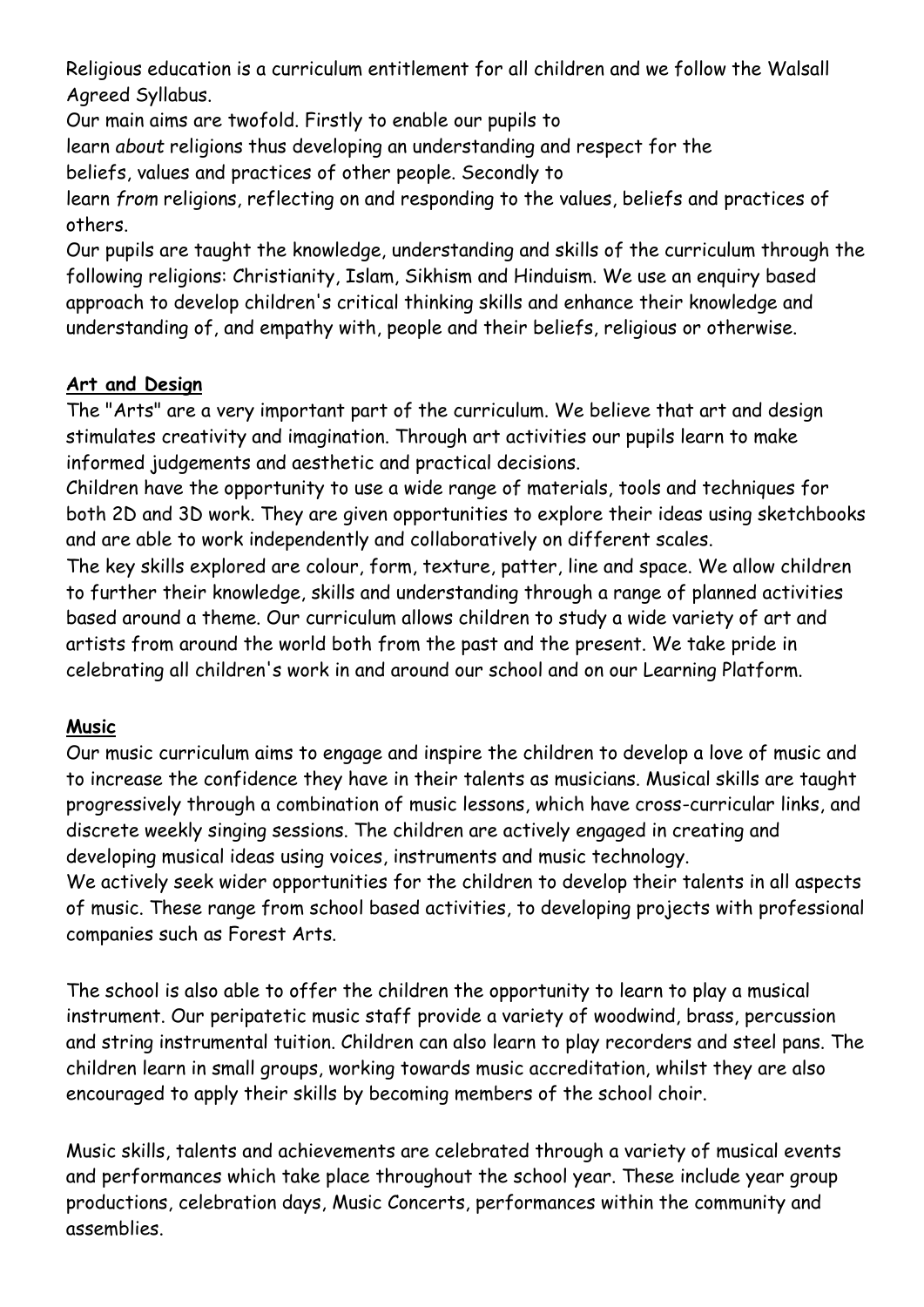# **Modern Foreign Language: German**

Learning a foreign language provides an opening to other cultures. It encourages pupils' curiosity and deepens their understanding of the world. German is taught from Year 2 to Year 6 with children receiving a lesson every week by a specialist language teacher. Pupils are encouraged to express their ideas and thoughts and to understand and respond to its speakers, both in speech and in writing.

The focus of study is on practical communication, particularly in Years 3 and 4 with more reading and writing being included in Years 5 and 6. Pupils develop communication and literacy skills that lay the foundation for future language learning. They develop linguistic competence, extend their knowledge of how language works and explore differences and similarities between foreign languages and English.

#### **Physical Education**

We aim to provide all children with good quality Physical Education to promote physical activity and healthy lifestyles. We improve upon the basic skills taught in Key Stage 1 with a continuation of Dance, Gym and Athletics.

The curriculum is extended to include new initiatives through Games such as: Tennis, Football, Netball, Cricket and Rounders.

From 2014 all schools were provided with Sport Funding provided by the Government. We have utilised some of this funding to broaden our sports and offer a range of extra curricular sporting clubs.

In Years 4 and 6 all children are given the opportunity to go on a residential visit for outdoor activities.

All children (Reception to Y6) receive swimming lessons at our own Swimming pool and we strive for all children to be able to swim at least 25 metres before they leave Key Stage 2.

We are very keen to provide children with a range of different activities outside of the curriculum to promote and develop healthy lifestyles. We have initiatives such as Cool Kids underway and Young Leaders (Y6 pupils) trained to encourage play at lunchtimes at support younger pupils at sporting events.

#### **Extra-curricular activities**

We provide a range of activities including football, tag rugby, Netball, Tennis, Rounders, Swimming, Ball Games, Dance, Choir, Gymnastics, Cookery, Gardening to name but a few.

All year groups are offered a choice of clubs throughout the year. Most clubs are run voluntarily by the staff with all expected to lead at least one club during the year.

#### **Design Technology**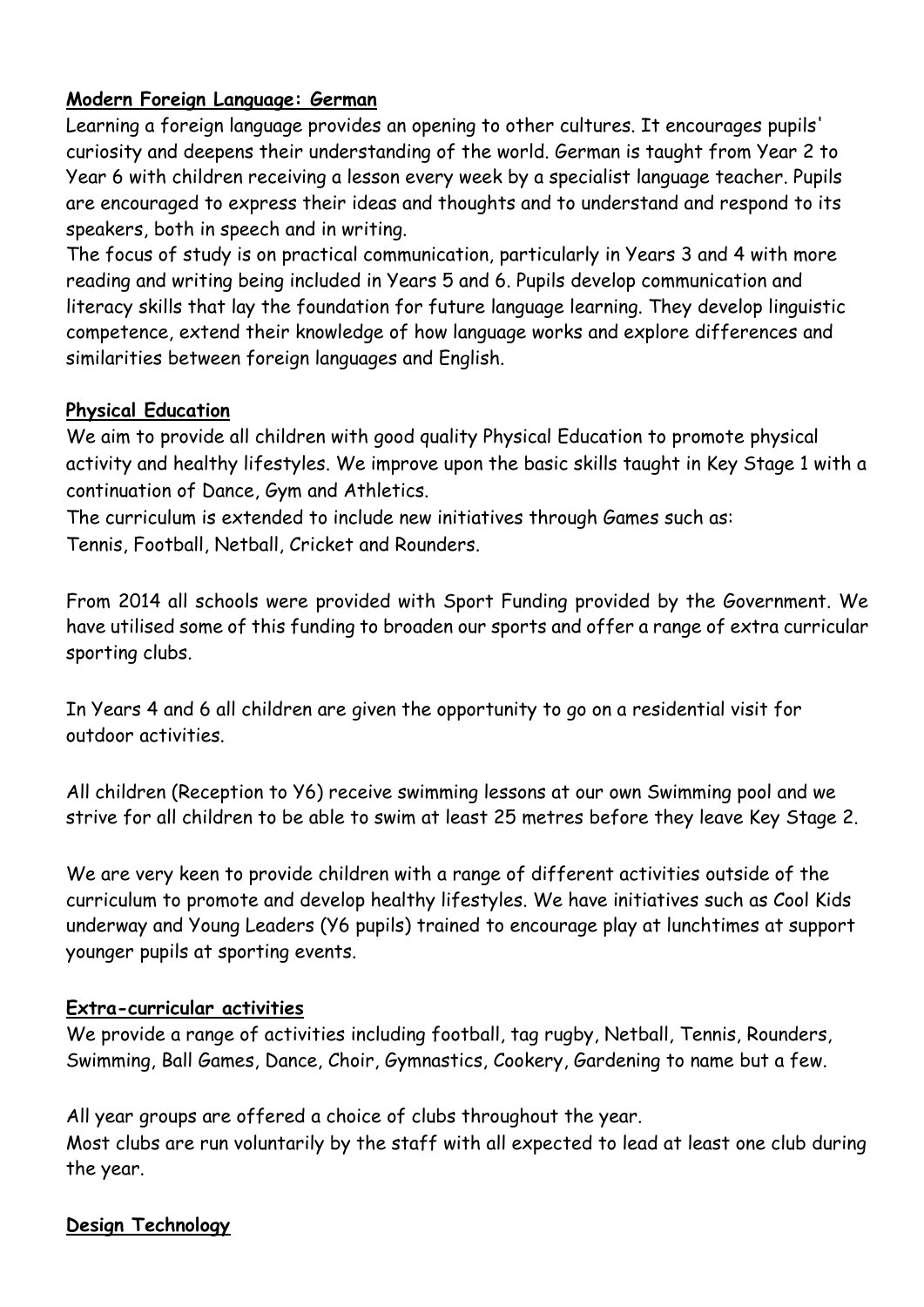Design Technology is taught as part of the International Primary Curriculum. Children are encouraged to design and make Something, for Somebody for Some purpose across a range of areas including food, textiles, structures, mechanisms and electrical components. They are given opportunities to consider the designed world when creating their products which are useful, functional and innovative. The children are taught to use a range of tools and techniques safely and sustainably.

## **Computing**

Our computing curriculum is made up of three main elements: computer science, information technology and digital literacy.

Our curriculum for computing has been developed so that the children will learn how computers and computer systems work; they will design and build programs, develop their ideas using technology and create a range of content. The role of programming in computer science is to provide motivation and a context within which ideas are brought to life.

The information technology element deals with applying computer systems to solve real world problems such as finding things out, presenting and sharing information and reviewing, modifying and evaluating work. We aim for the children to confidently and independently use and apply information technology skills to support and extend their learning. We develop a culture where the use of IT becomes second nature to our pupils, thus ensuring they are ready and able to embrace the technological advances of the future.

Digital literacy focuses on helping children to evaluate the efficiency and appropriateness of digital content. It teaches children to use technology safely, respectfully and responsibly; recognising acceptable/unacceptable behaviour and identifies a range of ways to report concerns about content and contact.

Our Collaborative Classroom is a unique 21<sup>st</sup> Century learning Environment for our children.

# **PSHE**

PSHE gives children the knowledge, skills and understanding they need to lead confident, safe, healthy, independent lives and to become informed, active and responsible citizens. PSHE is taught in dedicated lessons and also embedded in activities across the curriculum and assemblies.

# Personal and social skills

Children are taught through role play, reflection and group discussion to develop selfawareness, empathy, self-management and social skills.

Lessons are designed to help children manage changes at an age-appropriate level, deal with interpersonal issues such as falling out with friends and to set themselves aspirational goals.

Health education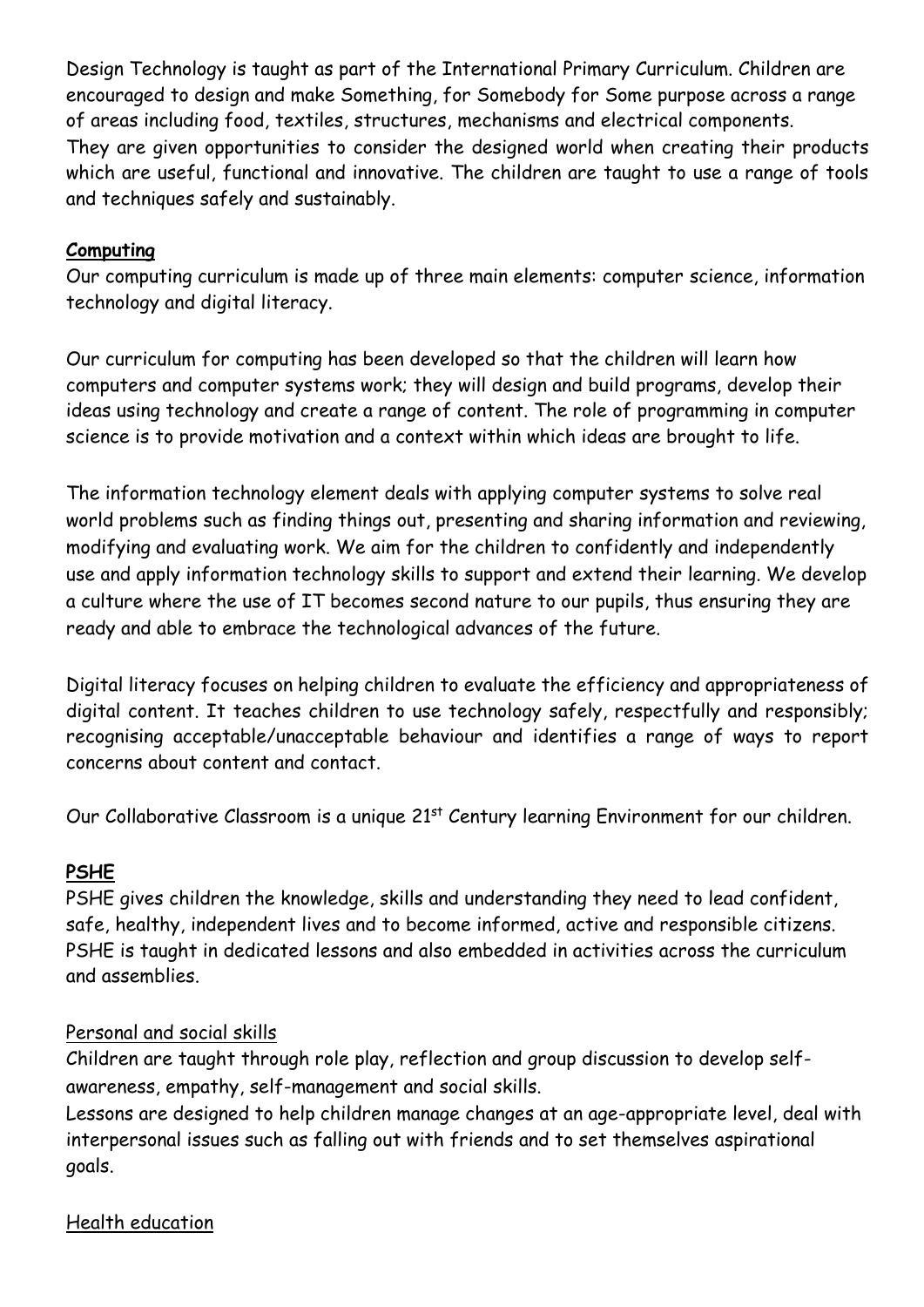Healthy eating is taught throughout school through PSHE, Science and Design technology where children design and make their own healthy snack.

Children are encouraged to bring a healthy snack of fruit or vegetables to school each day for breaktime.

Playtimes are designed to encourage healthy physical activity.

Relationships education is provided in Years 5 and 6 at an age-appropriate level. Girls and boys are taught separately through Walsall Health Services.

#### Economic education

Children are given the chance to run their own fundraising sales at events such as the Summer Fayre.

Children also help organise other events such as Macmillan coffee morning and Christmas Fayre. Y6 pupils receive careers talks during the Summer term.

#### **British Values**

British Values and cultural capital are embedded across the curriculum.

#### **The Curriculum and Inclusion**

Teachers set high expectations for all pupils. They will use appropriate assessment to set ambitious targets and plan challenging work for all groups, including:

- More able pupils
- Pupils with low prior attainment
- Pupils from disadvantaged backgrounds
- Pupils with SEN
- Pupils with English as an additional language (EAL)

Teachers will plan lessons so that pupils with SEN and/or disabilities can study every National Curriculum subject, wherever possible, and ensure that there are no barriers to every pupil achieving.

Teachers will also take account of the needs of pupils whose first language is not English. Lessons will be planned so that teaching opportunities help pupils to develop their English, and to support pupils to take part in all subjects.

#### **Assessment across the curriculum**

Assessment for learning takes place throughout all lessons and is embedded throughout the school. This ensures lessons are adjusted accordingly for all learners and informs future teaching, learning, support and challenge.

Carefully planned and timed assessment weeks enable staff to pitch and plan work appropriately throughout the year and measure pupil progress. Pupils will also complete all statutory assessments.